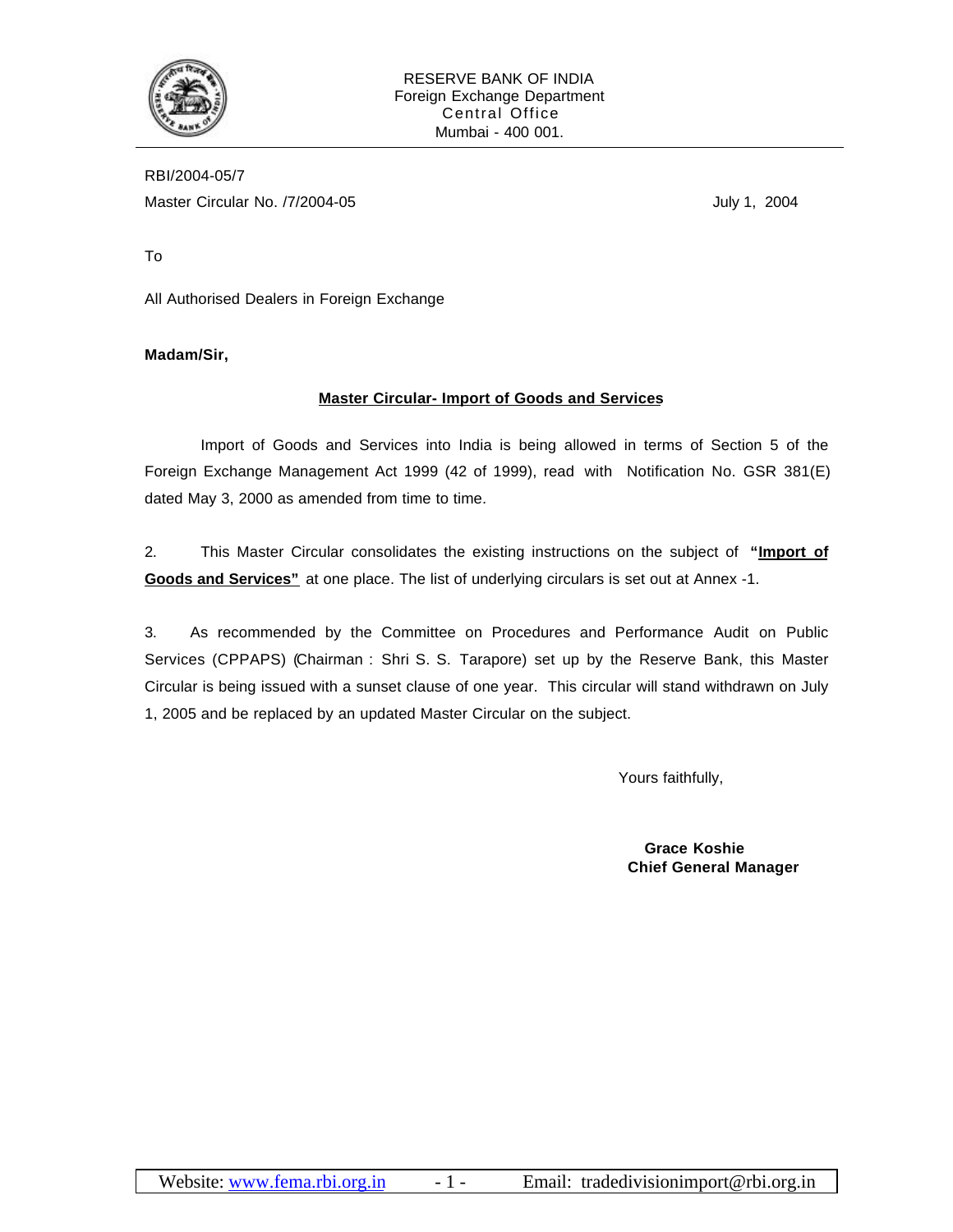List of circulars which have been consolidated in this Master Circular **Import of Goods and Services**

| SI. No. | <b>Circular No.</b>             | <b>Date</b>       |
|---------|---------------------------------|-------------------|
| 1.      | AP (DIR Series) circular no 106 | June 19, 2003     |
| 2.      | AP (DIR Series) circular no 4   | July 19, 2003     |
| 3.      | AP (DIR Series) circular no 9   | August 18,2003    |
| 4.      | AP (DIR Series) circular no 15  | September 17,2003 |
| 5.      | AP (DIR Series) circular no 49  | December 15,2003  |
| 6.      | AP (DIR Series) circular no 66  | February 06,2004  |
| 7.      | AP (DIR Series) circular no 72  | February 20,2004  |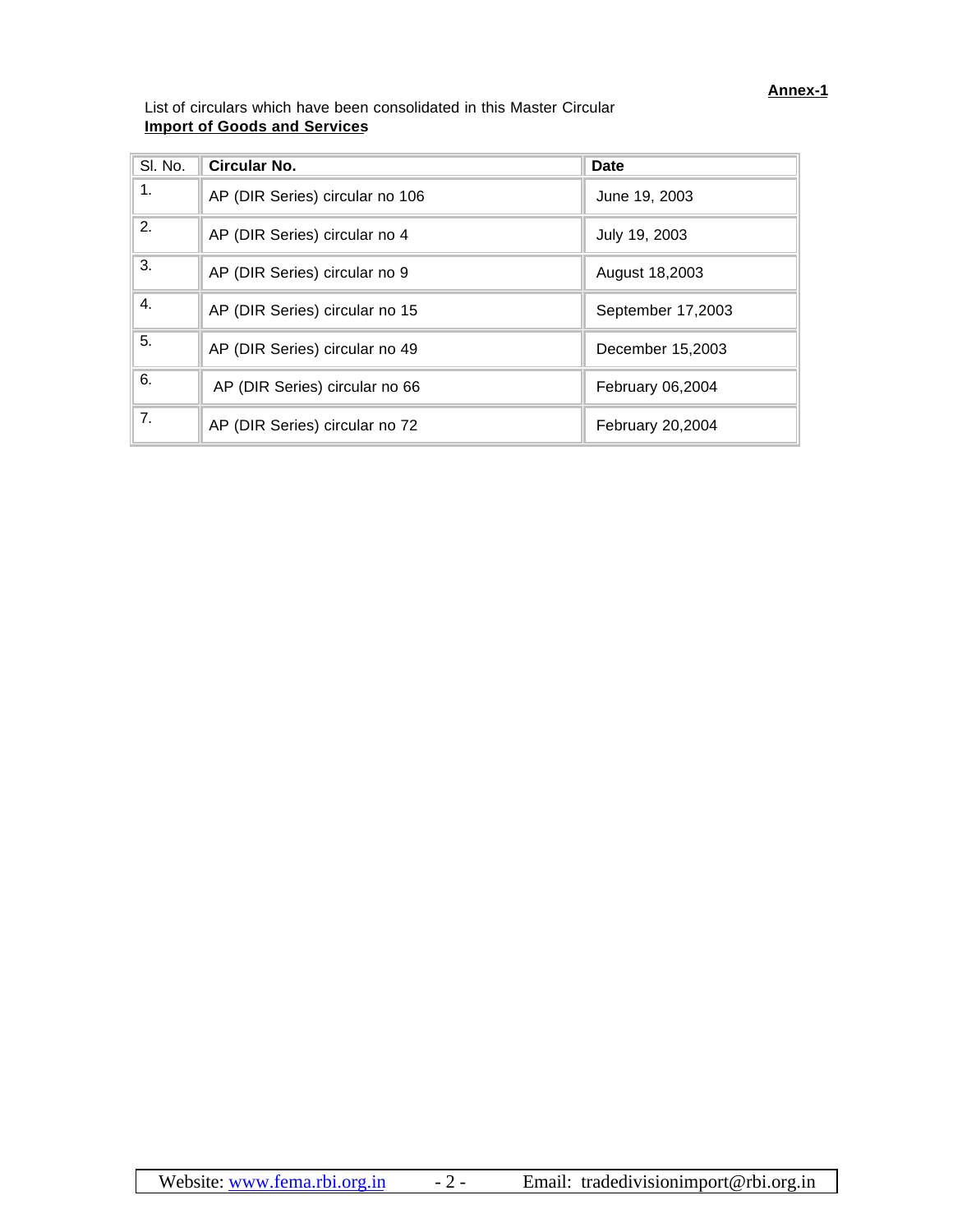# **INDEX**

**Part I** Introduction

**Part II Import of Goods and Services** 

**Section A Section B Section C**

**Annex- 2 -** Foreign Exchange Management (Current Account Transactions) Rules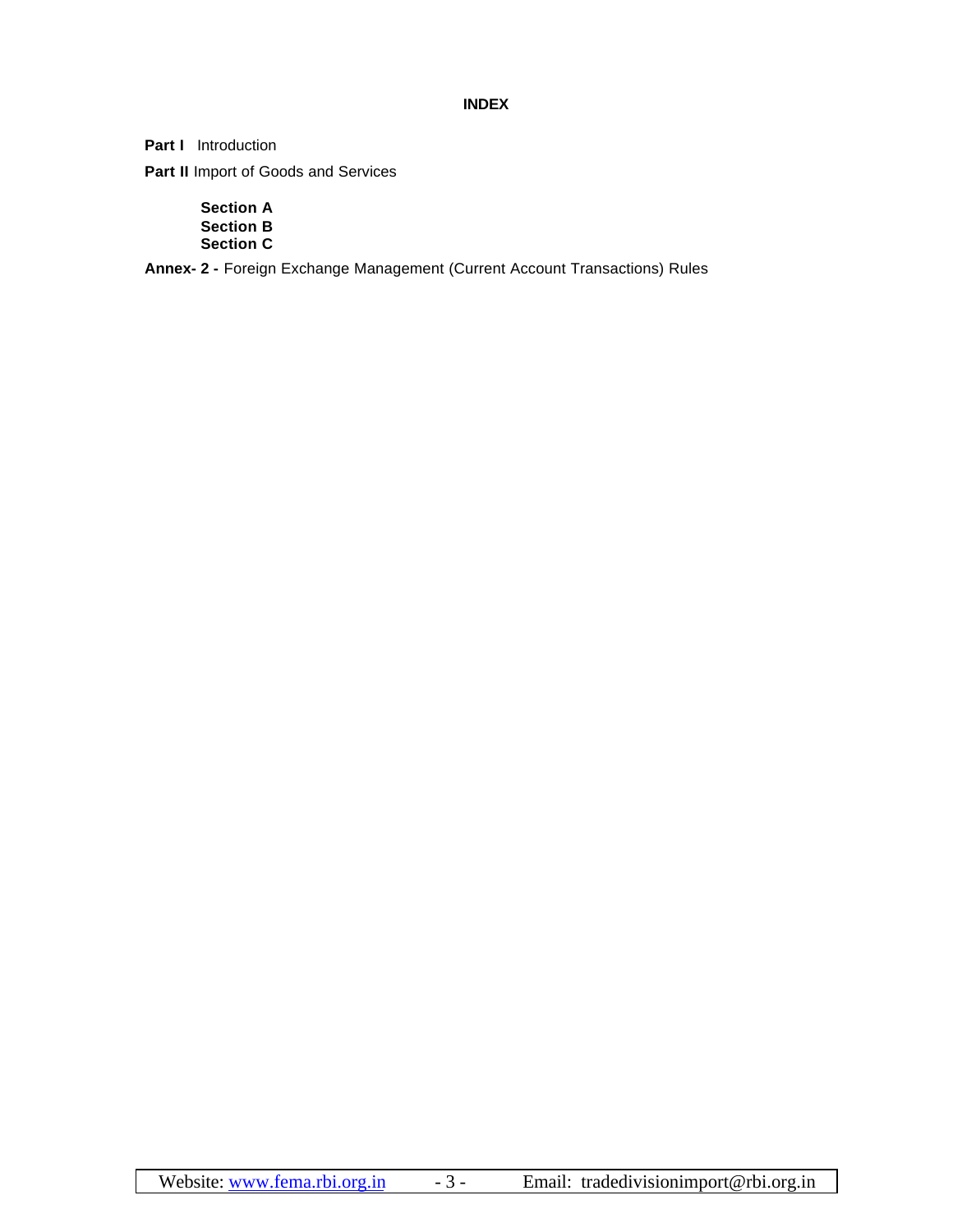#### **PART I**

## **Introduction**

Import trade is regulated by the Directorate General of Foreign Trade(DGFT) under Ministry of Commerce & Industry, Department of Commerce, Government of India. Authorised dealers, while undertaking import transactions, should ensure that the imports into India are in conformity with the Export Import Policy in force and Foreign Exchange Management (Current Account Transactions) Rules, 2000 framed by Government of India vide Notification No. G.S.R.381 (E) dated May 3, 2000 and the directions issued by Reserve Bank under Foreign Exchange Management Act from time to time.

Authorised dealers should follow normal banking procedures and adhere to the provisions of Uniform Customs and Practices for Documentary Credits (UCPDC), etc. while opening letters of credit for import into India on behalf of their constituents. In respect of import of drawings and designs, compliance with the provisions of Research & Development Cess Act, 1986 may be ensured. Authorised dealers may also advise importers to ensure compliance with the provisions of Income Tax Act, wherever applicable

### **PART II**

### **IMPORT OF GOODS**

### **A.1 General**

Rules and Regulations from the Exchange Control angle to be followed by the authorised dealers while undertaking import payment transactions on behalf of their clients are set out in the following paragraphs. Where specific regulations do not exist, authorised dealers may be governed by normal trade practices. Authorised dealers may particularly note to adhere to "Know Your Customer" (KYC) guidelines issued by Reserve Bank (Department of Banking Operations & Development)in all their dealings.

## **A.2 Form A 1**

Applications by persons, firms and companies for making payments, exceeding USD 500 or its equivalent, towards imports into India must be made on appropriate form A 1.

#### **A.3 Import Licences**

## Authorised dealers may freely open

letters of credit and allow remittances for import of goods unless they are included in the negative list requiring licence under the EXIM Policy in force. In such cases, licences marked 'For Exchange Control purposes' should be called for and special conditions, if any, attached to such licences adhered to.Exchange Control copy of the import licence submitted by importer for opening of Letter of Credit or making remittance, when fully utilised, should be retained by authorised dealers and may be preserved till its scrutiny by the internal auditors or inspectors is completed.

## **A.4 Obligation of Purchaser of Foreign Exchange**

| Website: www.fema.rbi.org.in | - 4 - | Email: tradedivisionimport@rbi.org.in |
|------------------------------|-------|---------------------------------------|
|------------------------------|-------|---------------------------------------|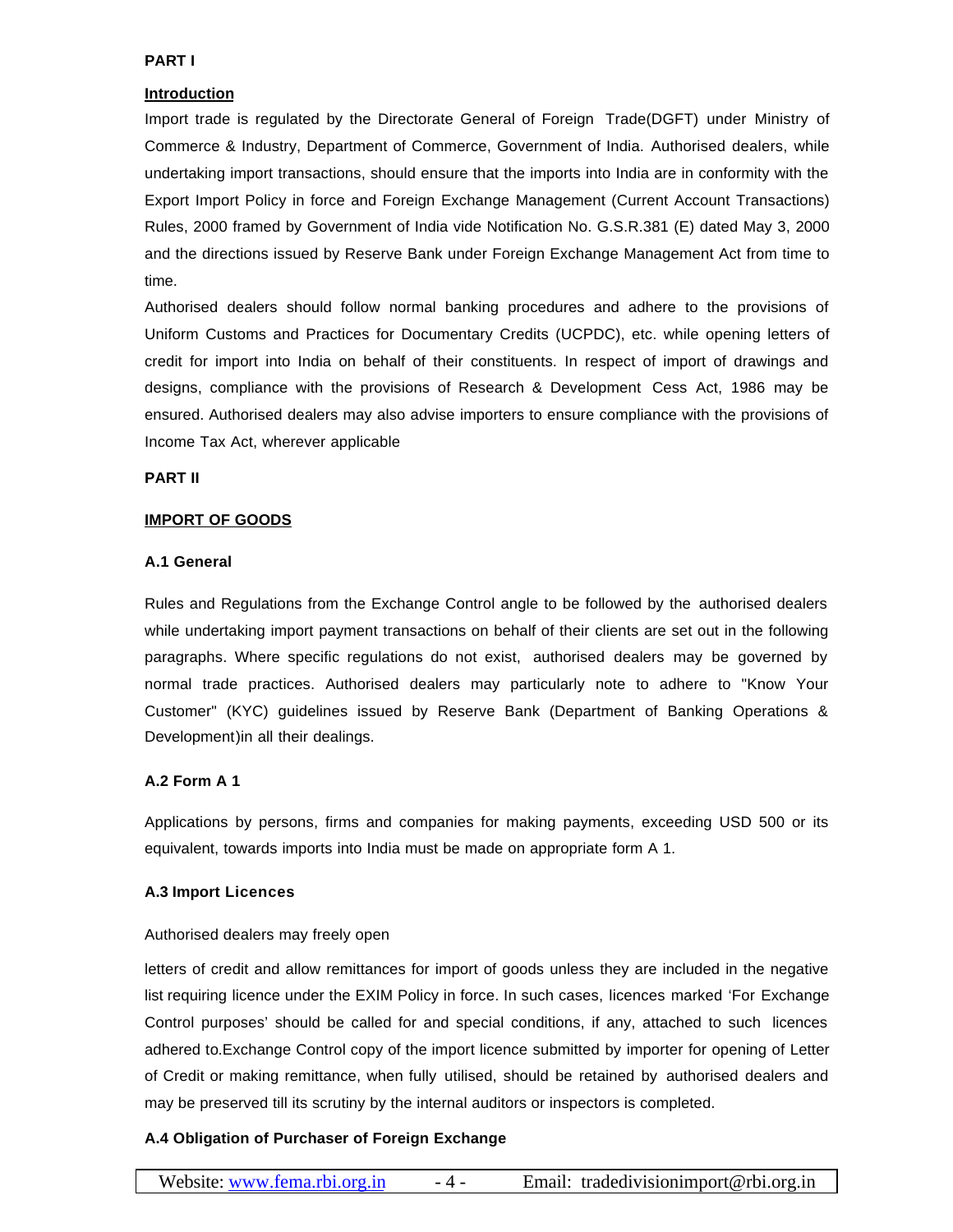- **i.** In terms of Section 10(6) of the Foreign Exchange Management Act,1999 (FEMA), any person acquiring foreign exchange is permitted to use it either for the purpose mentioned in the declaration made by him to an authorised dealer under Section 10(5)of the Act or to use it for any other purpose for which acquisition of exchange is permissible under the said Act, or Rules or Regulations framed thereunder**.**
- ii. Where foreign exchange acquired has been utilised for import of goods into India the authorised dealer should ensure that importer furnishes an evidence of import to his satisfaction, as laid down in paragraph A.10.
- iii. In addition to the permitted methods of payment for imports laid down in Notification No.FEMA14/2000-RB dated  $3<sup>rd</sup>$  May 2000, payment for import can also be made by way of credit to non-resident account of the overseas exporter maintained with a bank in India. In such cases also authorised dealer should ensure compliance with the instructions contained in sub-paragraphs (i) and (ii) above.

### **A.5 Time Limit for Settlement of Import Payments**

(i). In terms of the extant regulations, remittances against imports should be completed not later than six months from the date of shipment except in cases where amounts are withheld towards guarantee of performance etc. Deferred payment arrangements including suppliers and buyers credit providing for payments beyond a period of six months from date of shipment upto a period of less than three years are treated as trade credits for which the procedural guidelines laid down in the Master Circular for trade credits may be followed.

 **(ii.)** Authorised dealers may permit settlement of import dues delayed due to disputes, financial difficulties etc. Interest in respect of such delayed payments may be permitted in terms of the directions in para A.7 below.

NOTE: Remittances against import of books may be allowed without restriction as to time limit, provided, interest payment, if any, is as per the instructions in para A.7

#### **A.6 Advance Remittance**

Authorised dealers may allow advance remittance for import of goods without any ceiling subject to the following conditions :

a. I).If the amount of advance remittance exceeds USD 100,000 or its equivalent, an unconditional, irrevocable standby Letter of Credit or a guarantee from an international bank of repute situated outside India or a guarantee of an authorised dealer in India, if such a guarantee is issued against the counter-guarantee of an international bank of repute situated outside India, is obtained.

ii). In cases where the importer (other than a Public Sector Company or a Department/Undertaking of the Government of India/State Governments) is unable to obtain bank guarantee from overseas suppliers and the Authorised Dealer is satisfied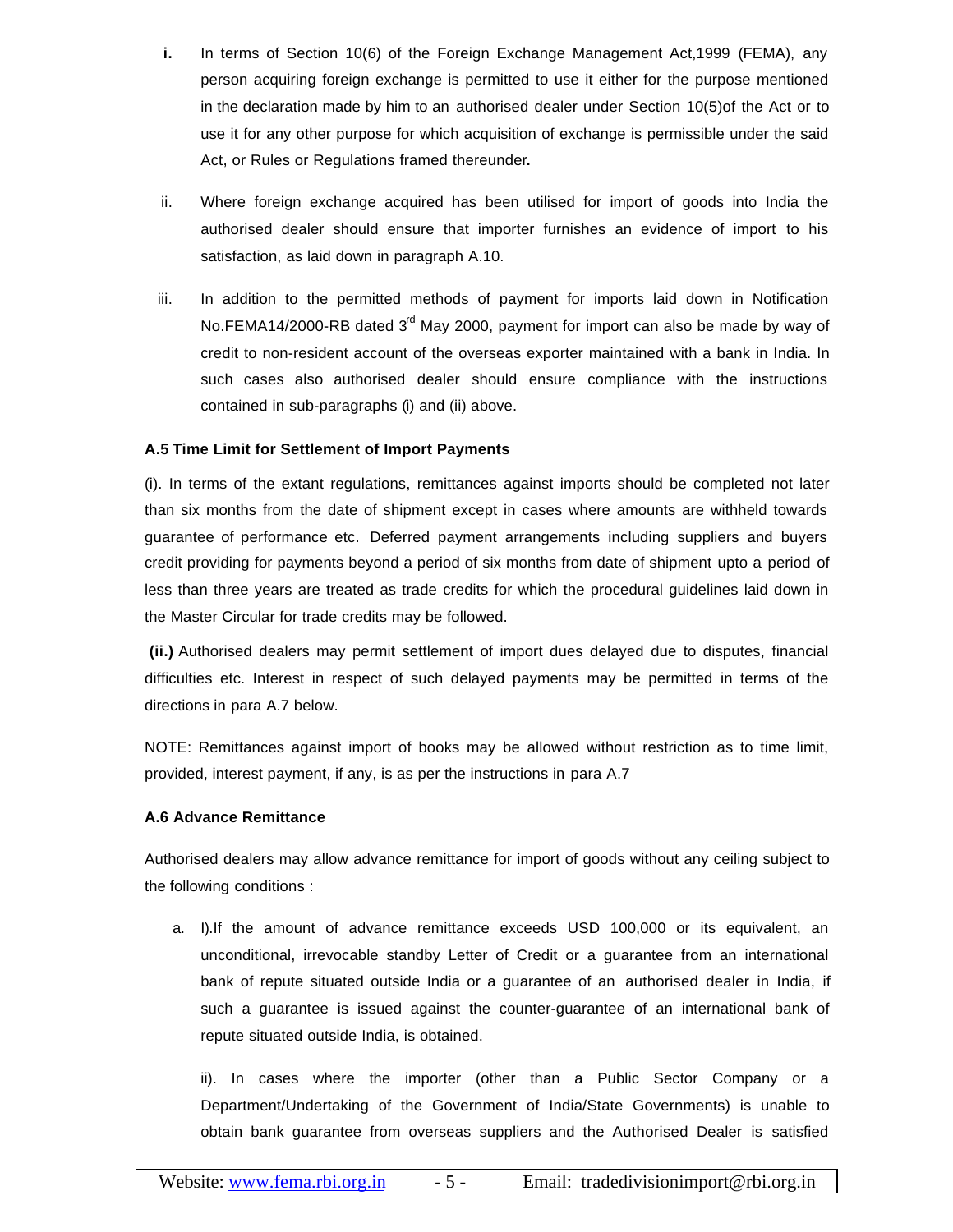about the track record and bonafides of the importer, the requirement of the bank guarantee/ standby Letter of Credit may not be insisted upon for advance remittances upto USD 1,000,000 (US dollar one million). Authorised Dealers may frame their own internal guidelines to deal with such cases **as per a suitable policy framed by the bank's Board of Directors**.

iii) A Public Sector Company or a Department/Undertaking of the Central/State Government/s which is not in a position to obtain a guarantee from an international bank of repute against an advance payment, is required to obtain a specific waiver for the bank guarantee from the Ministry of Finance, Government of India before making advance remittance exceeding USD 100, 000.

- b. Physical import of goods into India is made within six months (three years in case of capital goods) from the date of remittance and the importer gives an undertaking to furnish documentary evidence of import within fifteen days from the close of the relevant period.
- c. In the event of non-import of goods, authorised dealer should ensure that the amount of advance remittance is repatriated to India or is utilised for any other purposes for which release of exchange is permissible under the Act, Rules or Regulations made thereunder.

#### **A.7 Interest on Import Bills**

Authorised dealers may allow payment of interest on usance bills or overdue interest **for a period of less than three years** from the date of shipment at the rates prescribed in the Master Circular on trade credits.

#### **A.8 Remittances against Replacement Imports**

Where goods are short-supplied, damaged, short-landed or lost in transit and the Exchange Control copy of the import licence has already been utilised to cover the opening of a letter of credit against the original goods which have been lost, the original endorsement to the extent of the value of the lost goods may be cancelled by authorised dealers and fresh remittance for replacement imports permitted without reference to Reserve Bank, provided the insurance claim relating to the lost goods has been settled in favour of the importer. It may be ensured that the consignment being replaced is shipped within the validity period of the licence.

#### **A.9 Guarantee for Replacement Import**

In case replacement goods for defective import are being sent by the overseas supplier before the defective goods imported earlier are reshipped out of India, authorised dealers may issue guarantees at the request of importer client for despatch/return of the defective goods, according to their commercial judgement.

## **A.10.1 Evidence of Import**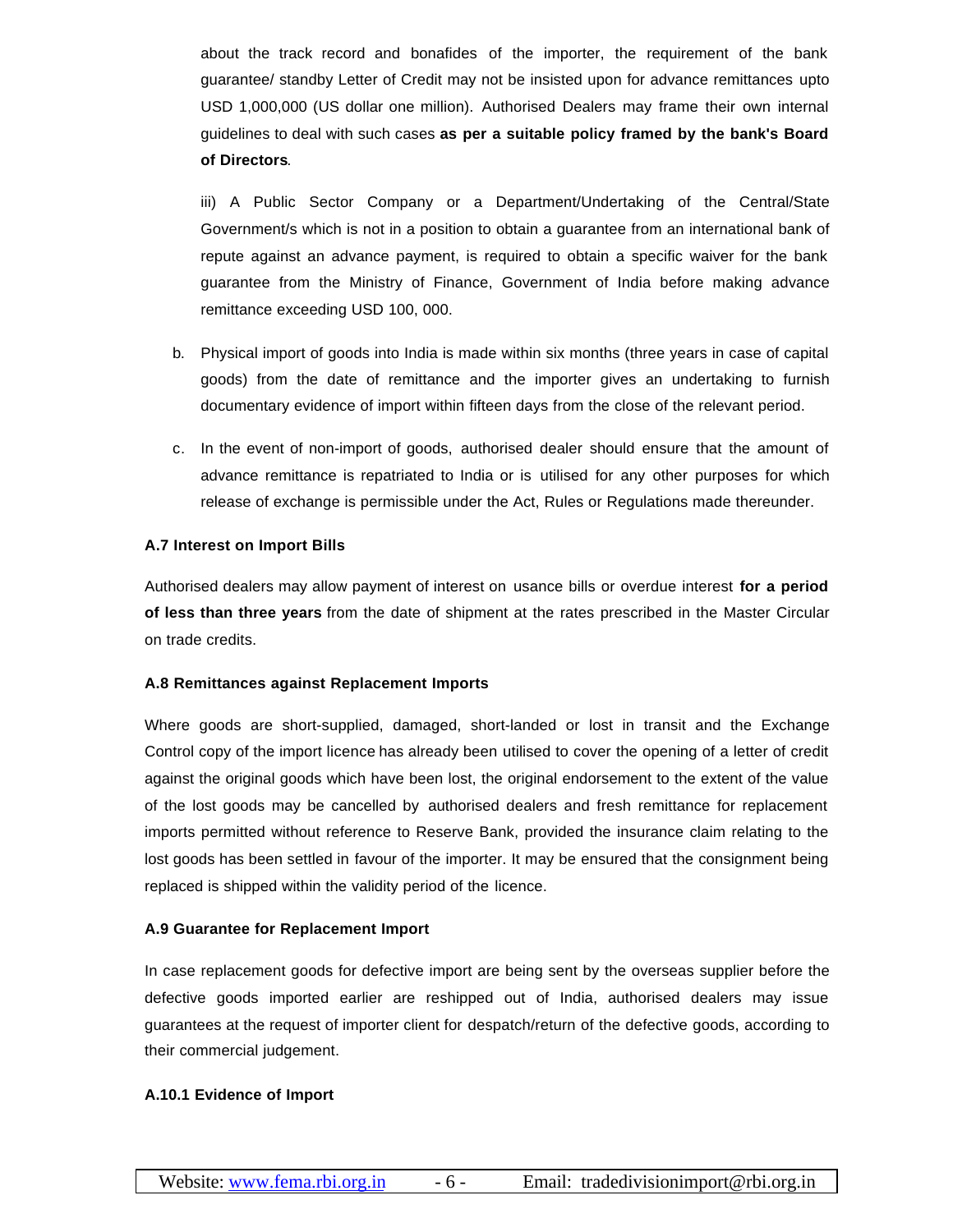- i. In case of all imports, where value of foreign exchange remitted/paid for import into India exceeds USD 100,000 or its equivalent, it is obligatory on the part of the authorised dealers through whom the relative remittance was made, to ensure that the importer submits :
	- a. the Exchange Control copy of the Bill of Entry for home consumption, or
	- b. in case of 100% Export Oriented Units the Exchange Control copy of the Bill of Entry for warehousing, or
	- c. Customs Assessment Certificate or Postal Appraisal Form, as declared by the importer to the Customs Authorities, where import has been made by post, as an evidence that the goods for which the payment was made have actually been imported into India.
- ii. Where imports are made in non-physical form, i.e., software or data through internet/datacom channels and drawings and designs through e-mail/fax, a certificate from a Chartered Accountant that the software/data/ drawing/ design has been received by the importer, may be obtained.

Note: Authorised dealers should advise importers to keep Customs Authorities informed of the imports made by them under this clause.

- iii. In respect of imports on D/A basis, authorised dealers should insist on production of evidence of import at the time of effecting remittance of import bill. However, if importers fail to produce documentary evidence due to genuine reasons such as non-arrival of consignment, delay in delivery/customs clearance of consignment, etc., authorized dealers may, if satisfied with the genuiness of request, allow reasonable time, not exceeding three months from the date of remittance, to the importer to submit the evidence of import.
- iv. Authorised dealers should acknowledge receipt of evidence of import e.g. Exchange Control copy of the Bill of Entry, Postal Appraisal Form or Customs Assessment Certificate, etc., from importers by issuing acknowledgement slips containing all relevant particulars relating to the import transactions.
- v. Internal inspectors or auditors (including external auditors appointed by authorised dealers) should carry out verification of the documents evidencing import, e.g. Exchange Control copies of Bills of Entry or Postal Appraisal Forms or Customs Assessment Certificates, etc.,
- vi. Documents evidencing import into India should be preserved by authorised dealers for a period of one year from the date of its verification. However, in respect of cases which are under investigation by investigating agencies, the documents may be destroyed **only** after obtaining clearance from the investigating agency concerned.

**A.10.2**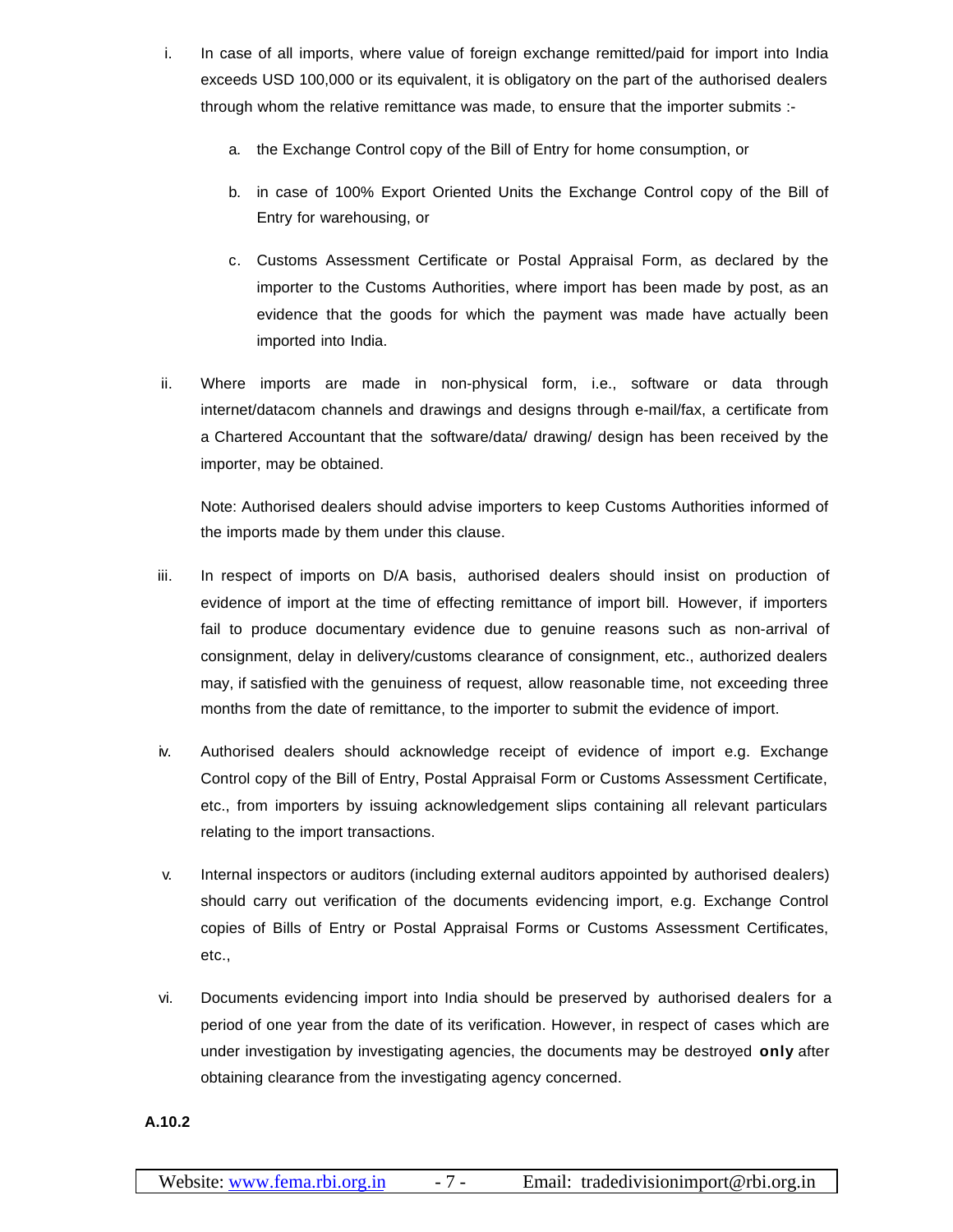Authorised dealers may accept either Exchange Control copy of Bill of Entry for home consumption or a certificate from the Chief Executive Officer (CEO) or auditor of the company that the goods for which remittance was made have actually been imported into India provided :-

- i. the amount of foreign exchange remitted is less than USD 1,000,000 (USD one million) or its equivalent,
- ii. the importer is a company listed on a stock exchange in India and whose net worth is not less than Rs.100 crores as on the date of its last audited balance sheet,

or

the importer is a public sector company or an undertaking of the Government of India or its departments.

The above facility may also be extended to autonomous bodies, including scientific bodies/academic institutions, such as Indian Institute of Science / Indian Institute of Technology etc. whose accounts are audited by the Comptroller and Auditor General of India(CAG). Authorised dealers may insist on a declaration from the auditor/CEO of such institutions that their accounts are audited by CAG.

# **A.11 Follow up for Import Evidence**

- i. In case an importer does not furnish any documentary evidence of import, as required under paragraphs A.10.1 & 2 above, within 3 months from the date of remittance involving foreign exchange exceeding USD100,000, the authorised dealer should rigorously followup for the next 3 months, including issue of registered letters to the importer.
- ii. Authorised dealers should forward to Reserve Bank a statement on half- yearly basis as at the end of June & December of every year, in form BEF(format enclosed) furnishing details of import transactions, exceeding USD 100,000 in respect of which importers have defaulted in submission of appropriate document evidencing import within 6 months from the date of remittance. The said half-yearly statement should be submitted to the Regional Office of Reserve Bank under whose jurisdiction the authorised dealer is functioning, within 15 days from the close of the half-year to which the statement relates.

# **A.12 Receipt of import Bills/Documents**

i. Import bills and documents should be received from the banker of the supplier by the banker of the importer in India. Authorised dealers should not, therefore, make

remittances where import bills have been received directly by the importers from the overseas supplier, except in the following cases:

- a. Where the value of import bill does not exceed USD 100,000.
- b. Import bills received by wholly-owned Indian subsidiaries of foreign companies from their principals.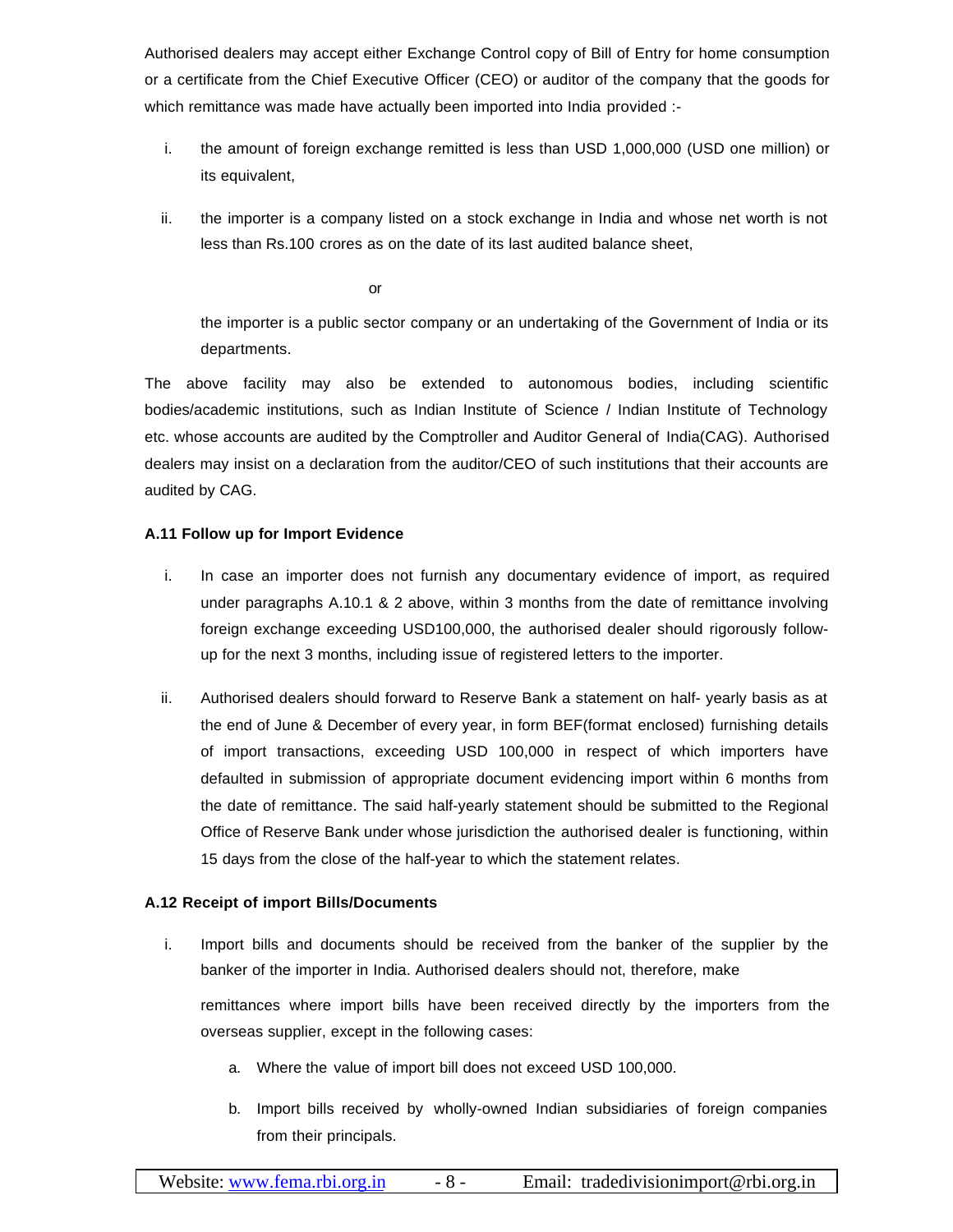c. Import bills received by Super Star Trading Houses, Star Trading Houses, Trading Houses, Export Houses,100% Export Oriented Units/ Units in Free Trade Zones, Public Sector Undertakings and Limited Companies.

d. Import bills received by all limited companies viz. public limited, deemed public limited and private limited companies.

ii. At the request of importer clients, authorised dealers may receive bills direct from the overseas supplier as above, provided the authorised dealer is fully satisfied about the financial standing/status and track record of the importer customer. Before extending the facility, authorised dealer should obtain report on each individual overseas supplier from the overseas banker or reputed credit agency.

### **A.13 Import of Gold/Platinum/Silver by Nominated Banks/Agencies**

i. Import of gold on consignment basis

Gold may be imported by the nominated agencies/banks on consignment basis where the ownership will remain with the supplier and the importer (consignee) will be acting as an agent of the supplier (consignor). Remittances towards the cost of import shall be made as and when sales take place and in terms of the provisions of agreement entered into between the overseas supplier and nominated agency/bank.

ii. Import of gold on unfixed price basis

The nominated agency/bank may import gold on outright purchase basis subject to the condition that although ownership of the gold shall be passed on to the importer at the time of import itself, the price of gold shall be fixed later, as and when the importer sells the gold to the users.

**NOTE** : Instructions contained in this paragraph would also apply to import of platinum and silver.

## **A.14 Import factoring**

Authorised dealers may enter into arrangements with international factoring companies of repute, preferably members of Factors Chain International, without approval of Reserve Bank. However, authorised dealers will have to ensure compliance with the extant exchange control directions relating to imports, EXIM policy in force and any other guidelines/directives issued by Reserve Bank in this regard.

#### **Section-B**

## **Merchanting Trade**

Authorised dealers may take necessary precautions in handling merchanting trade transactions or intermediary trade transactions to ensure that (a) goods involved in the transactions are permitted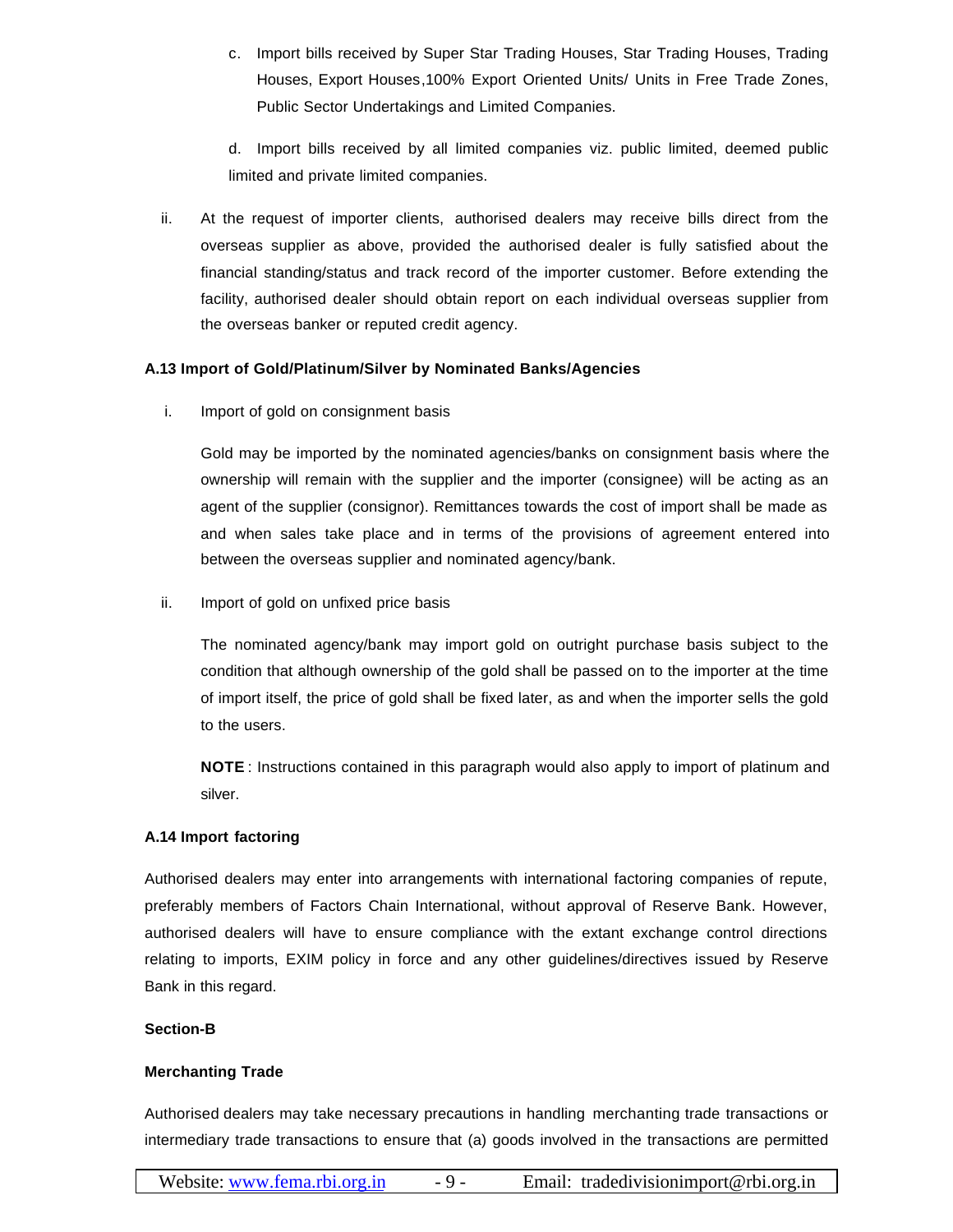to be imported into India, (b) such transactions do not involve foreign exchange outlay for a period exceeding three months, and (c) all rules, regulations and directions applicable to export out of India (except Export Declaration Form) are complied with in respect of the export leg and all rules, regulations and directions applicable to import (except Bill of Entry) are complied with in respect of the import leg of merchanting trade transactions. Authorised dealers are also required to ensure timely receipt of payment for the export leg of such transactions.

Authorized Dealers may note that short-term credit either by way of suppliers' credit or buyers' credit is not available for merchanting trade or intermediary trade transactions. While undertaking bonafide merchanting trade transactions on behalf of their trader clients, authorized dealers should ensure that the terms of payment for the import leg and the export leg of the transactions are such that

- i. the liability for the import leg of the transaction is extinguished by the payment received for the export leg of the transaction, without any delay and
- ii. the entire merchant trade transaction is completed within a period of 6 months.

# **Section – C**

## **Import of Currency**

Import of currency, including cheques, is governed by clause (g) of sub-section (3) of Section 6 of the Foreign Exchange Management Act, 1999, and the Foreign Exchange Management (Export and Import of Currency) Regulations 2000, made by Reserve Bank vide Notification No.FEMA 6/RB- 2000 dated May 3, 2000 and No.FEMA 38/RB-2001 dated February 27, 2001.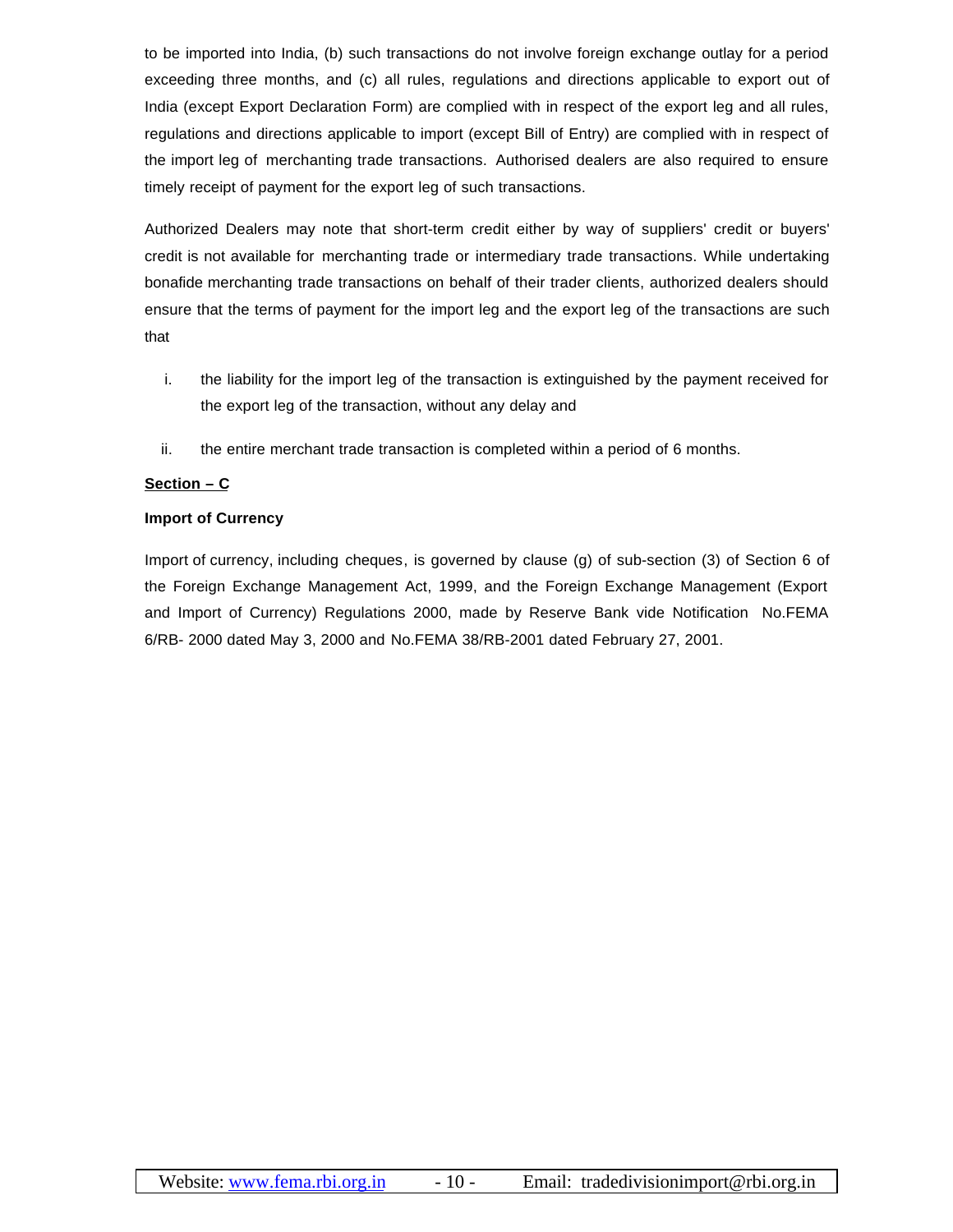#### **BEF**

#### (See paragraph A.11)

Statement showing the details of remittances effected towards import in respect of which documentary evidence has not been received despite reminders

Name and address of AD branch…………………….

Name of Controlling Office of AD branch ……………..

Statement for the half-year ended …………………

#### *NOTES:*

- i. The statement should be submitted in duplicate, to the Regional Office of Reserve Bank under whose jurisdiction the A.D. branch is functioning.
- ii. Details of transactions where the amount of remittance exceeds USD 100,000 or its equivalent should only be included in the statement.
- iii. In cases where, at the time of advance remittance, purpose of remittance was as import and subsequently the exchange has been used for other purpose for which sale of exchange is permissible, and a document to the satisfaction of authorised dealer has been produced, such cases should not be treated as default and hence be excluded from the BEF statement.
- iv. Authorised dealers may accept 'Into Bond Bill of Entry' as a provisional evidence of import into India. However, they may ensure submission of Exchange Control copy of the Bill of Entry for Home consumption within a reasonable period of time. Where EDI system has been implemented by customs and the importer receives only one copy of the "ex-Bond Bill of Entry" from the customs, Authorised Dealers may advise importer to submit a photocopy of the "ex-Bond Bill of Entry" for home consumption after clearance of the goods from the warehouse / bond, which may be duly verified by the Authorised Dealer and accepted as final evidence of import. Cases where 'Into Bond Bill of Entry' has been submitted need not be reported in BEF statement.
- v. The statement should include details of all remittances, exceeding USD 100,000 from India or payments from abroad in connection with imports, including advance payments, delayed payments, etc. irrespective of the source of funding (i.e. EEFC accounts/foreign currency accounts maintained in India and abroad, payments out of external commercial borrowings, foreign investments in the shares of importers etc.)
- vi. The cases reported in Part I of statement for the previous half-year should not be reported again in Part I of the statement for the current half-year.
- vii. In case no transaction is required to be reported, 'NIL' statement should be submitted.
- viii. Statement should be submitted within 15 days from the close of the half-year to which it relates.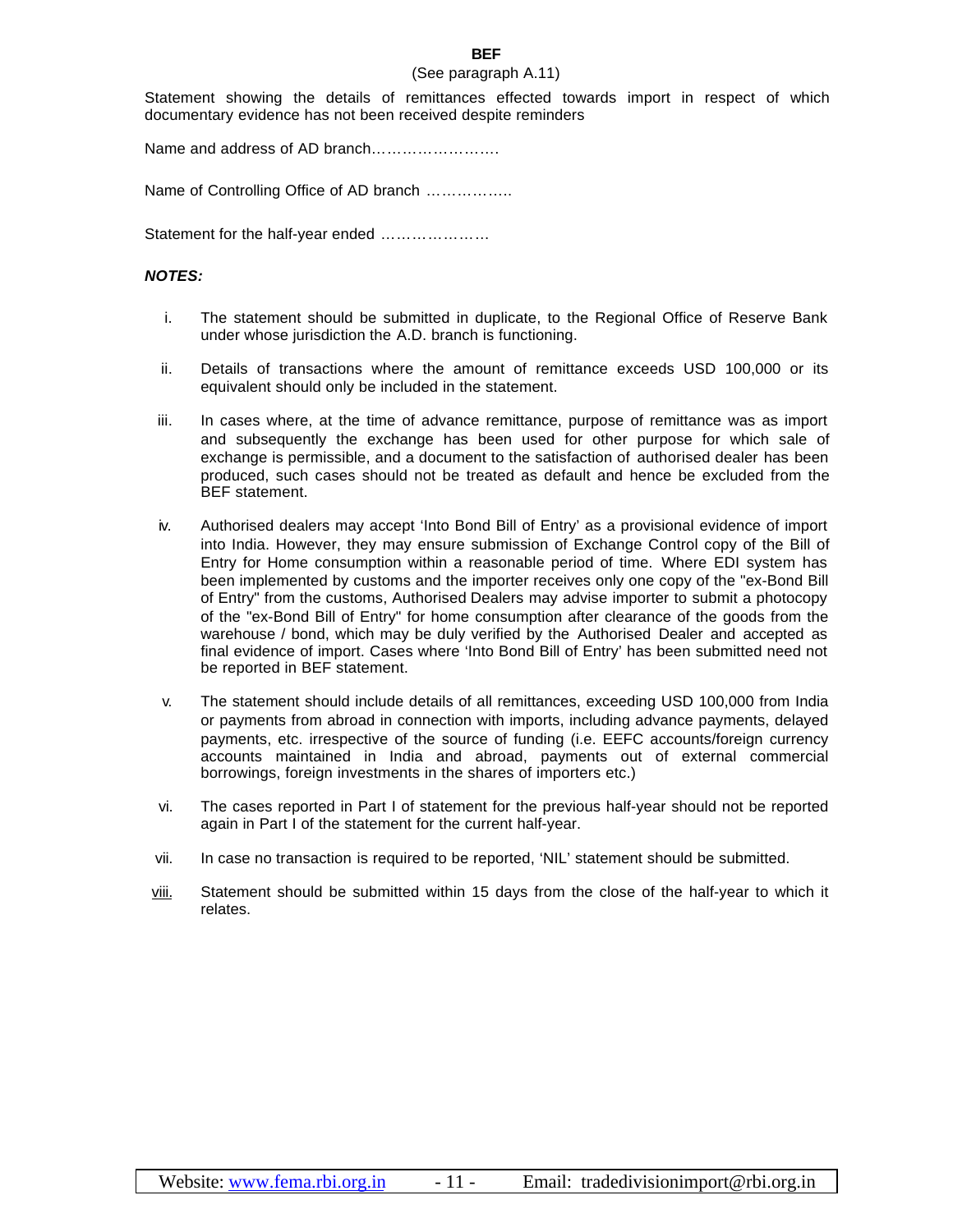**Part I**

Information regarding importers who have defaulted in submission of the documentary evidence of import

| Sr.No.                  | Importer/<br>Exporter<br>Code No.                                                  | Name<br>and<br>address<br>of<br>Importer | No.and<br>date<br>import<br>the licences,<br>if any | <b>Brief</b><br>of description<br>of goods | Date<br>remittance/<br>payment | of Currency<br>and<br>amount | Rupee<br>equiva-<br>lent | Remarks |
|-------------------------|------------------------------------------------------------------------------------|------------------------------------------|-----------------------------------------------------|--------------------------------------------|--------------------------------|------------------------------|--------------------------|---------|
| 1                       | $\boldsymbol{2}$                                                                   | 3                                        | 4                                                   | 5                                          | 6                              | $\overline{7}$               | $\boldsymbol{8}$         | 9       |
|                         | A . Import by parties other than Public Sector Undertakings/Government Departments |                                          |                                                     |                                            |                                |                              |                          |         |
| 1                       |                                                                                    |                                          |                                                     |                                            |                                |                              |                          |         |
| $\overline{\mathbf{c}}$ |                                                                                    |                                          |                                                     |                                            |                                |                              |                          |         |
| 3                       |                                                                                    |                                          |                                                     |                                            |                                |                              |                          |         |
| 4                       |                                                                                    |                                          |                                                     |                                            |                                |                              |                          |         |
| Etc                     |                                                                                    |                                          |                                                     |                                            |                                |                              |                          |         |
|                         | B. Import by Public Sector Undertakings/Government Departments                     |                                          |                                                     |                                            |                                |                              |                          |         |
| 1                       |                                                                                    |                                          |                                                     |                                            |                                |                              |                          |         |
| $\overline{c}$          |                                                                                    |                                          |                                                     |                                            |                                |                              |                          |         |
| 3                       |                                                                                    |                                          |                                                     |                                            |                                |                              |                          |         |
| 4                       |                                                                                    |                                          |                                                     |                                            |                                |                              |                          |         |
| 5                       |                                                                                    |                                          |                                                     |                                            |                                |                              |                          |         |
| Etc                     |                                                                                    |                                          |                                                     |                                            |                                |                              |                          |         |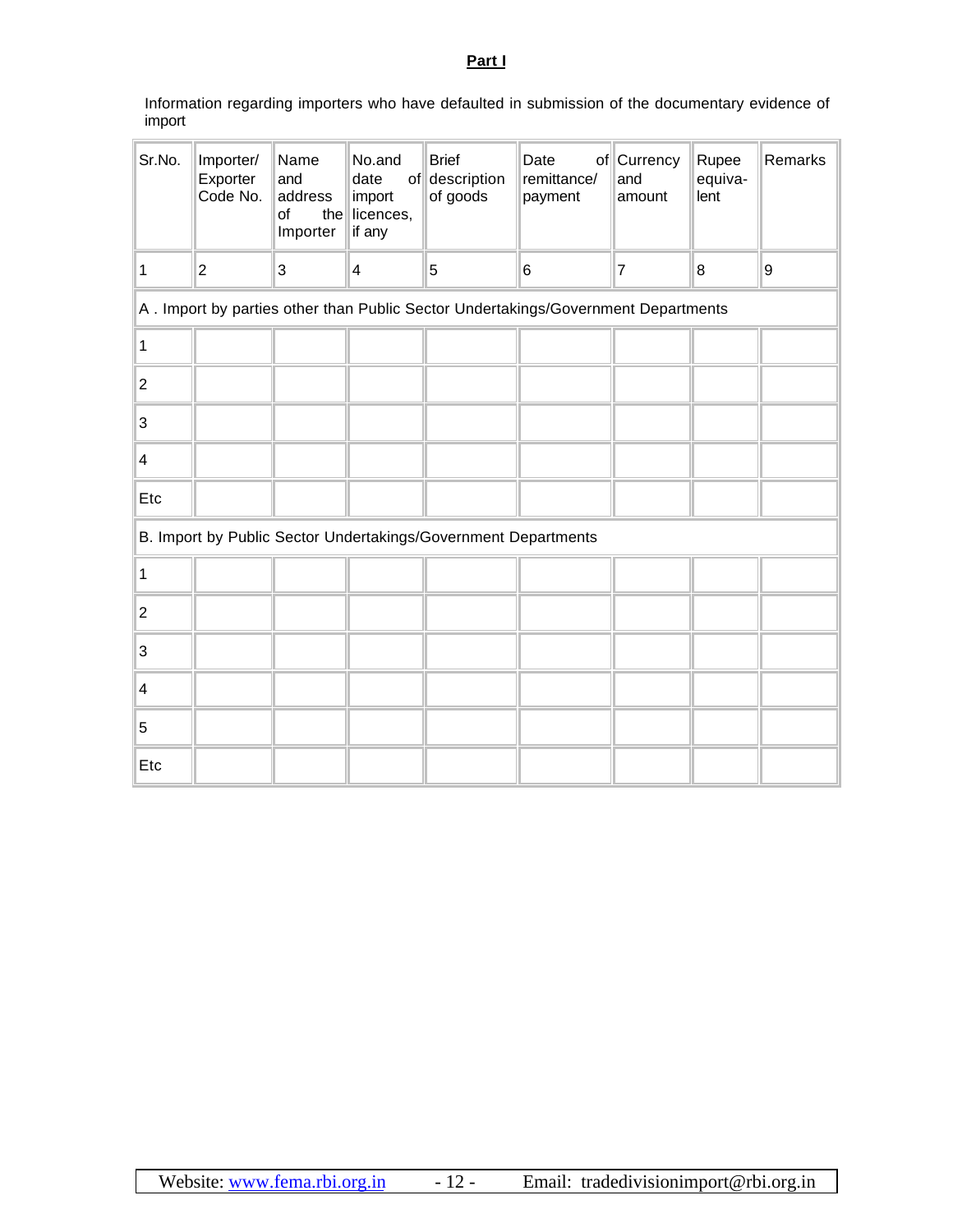# **Part II**

Information regarding subsequent receipt of documentary evidence of Import from importers whose names were reported in Part I of earlier BEF statement/s

| Sr.No.                                                         |                                                                                   |                                                                                                                                                  |                | Name and Period of the Date of Amount of remittance |            | <b>Remarks</b> |
|----------------------------------------------------------------|-----------------------------------------------------------------------------------|--------------------------------------------------------------------------------------------------------------------------------------------------|----------------|-----------------------------------------------------|------------|----------------|
|                                                                | the<br>importer                                                                   | address of BEF statement receipt<br>and serial No.<br>the<br>οf<br>transaction<br>reported<br>earlier in Part I<br><b>BEF</b><br>οf<br>statement |                | Currency & Rupee<br>Amount                          | equivalent |                |
| 1                                                              | 2                                                                                 | 3                                                                                                                                                | $\overline{4}$ | 5                                                   |            | 6              |
|                                                                | A. Import by parties other than Public Sector Undertakings/Government Departments |                                                                                                                                                  |                |                                                     |            |                |
| 1                                                              |                                                                                   |                                                                                                                                                  |                |                                                     |            |                |
| $\overline{c}$                                                 |                                                                                   |                                                                                                                                                  |                |                                                     |            |                |
| 3                                                              |                                                                                   |                                                                                                                                                  |                |                                                     |            |                |
| 4                                                              |                                                                                   |                                                                                                                                                  |                |                                                     |            |                |
| Etc                                                            |                                                                                   |                                                                                                                                                  |                |                                                     |            |                |
| B. Import by Public Sector Undertakings/Government Departments |                                                                                   |                                                                                                                                                  |                |                                                     |            |                |
|                                                                |                                                                                   |                                                                                                                                                  |                |                                                     |            |                |
|                                                                |                                                                                   |                                                                                                                                                  |                |                                                     |            |                |
|                                                                |                                                                                   |                                                                                                                                                  |                |                                                     |            |                |
|                                                                |                                                                                   |                                                                                                                                                  |                |                                                     |            |                |
|                                                                |                                                                                   |                                                                                                                                                  |                |                                                     |            |                |

Note : The transactions reported in Part II of BEF statement of earlier half-year should not be repeated in Part II of the current half-year.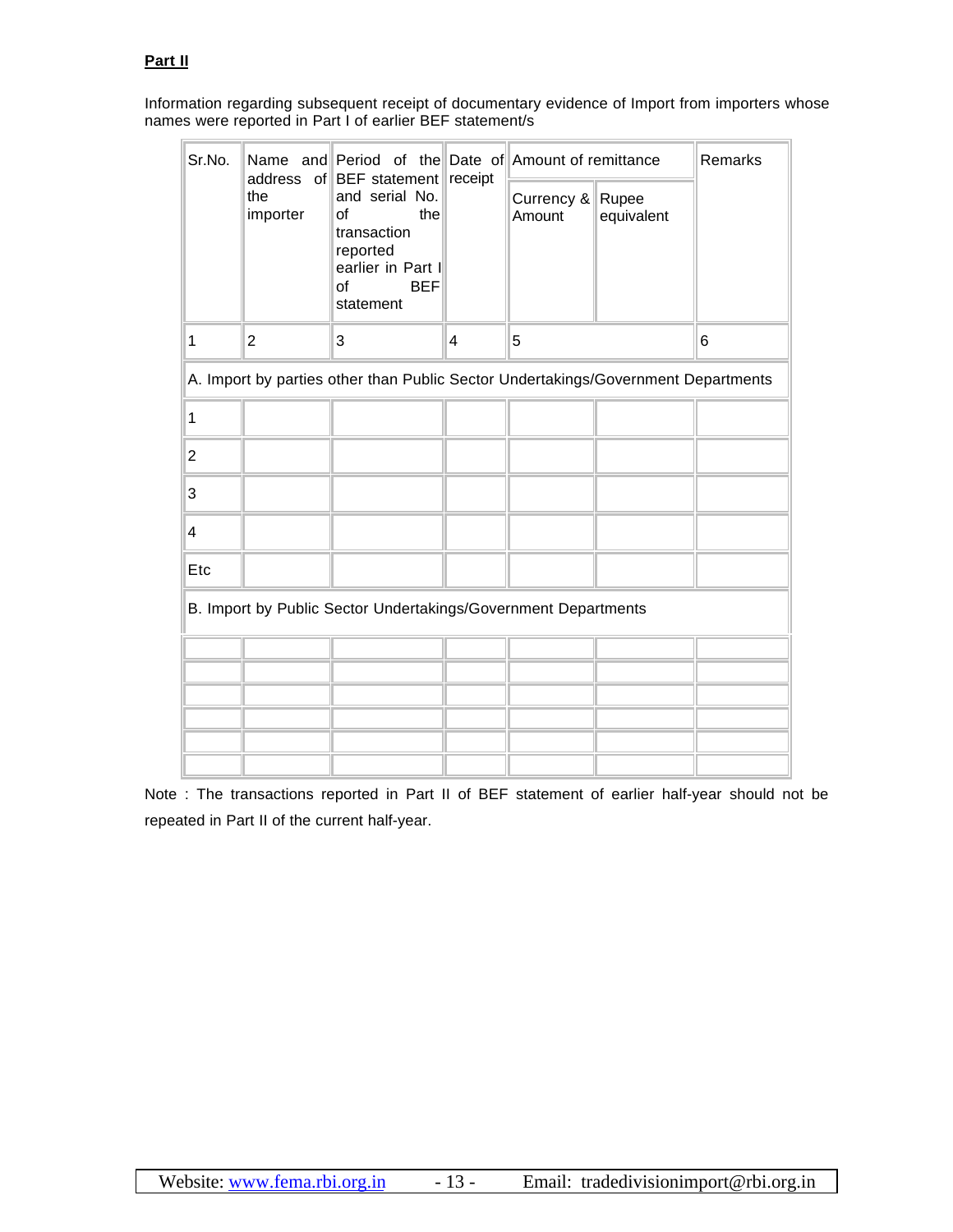### **C E R T I F I C A T E**

- i. We certify that the particulars furnished above are true and correct as per our records.
- ii. We further certify that the statement includes all cases which are required to be reported under the prescribed procedure.
- iii. We undertake to continue to pursue the cases with the importers reported in Part I of the statement.

Stamp

(Signature of the Authorised Official)

Place: Date:

Name : Designation :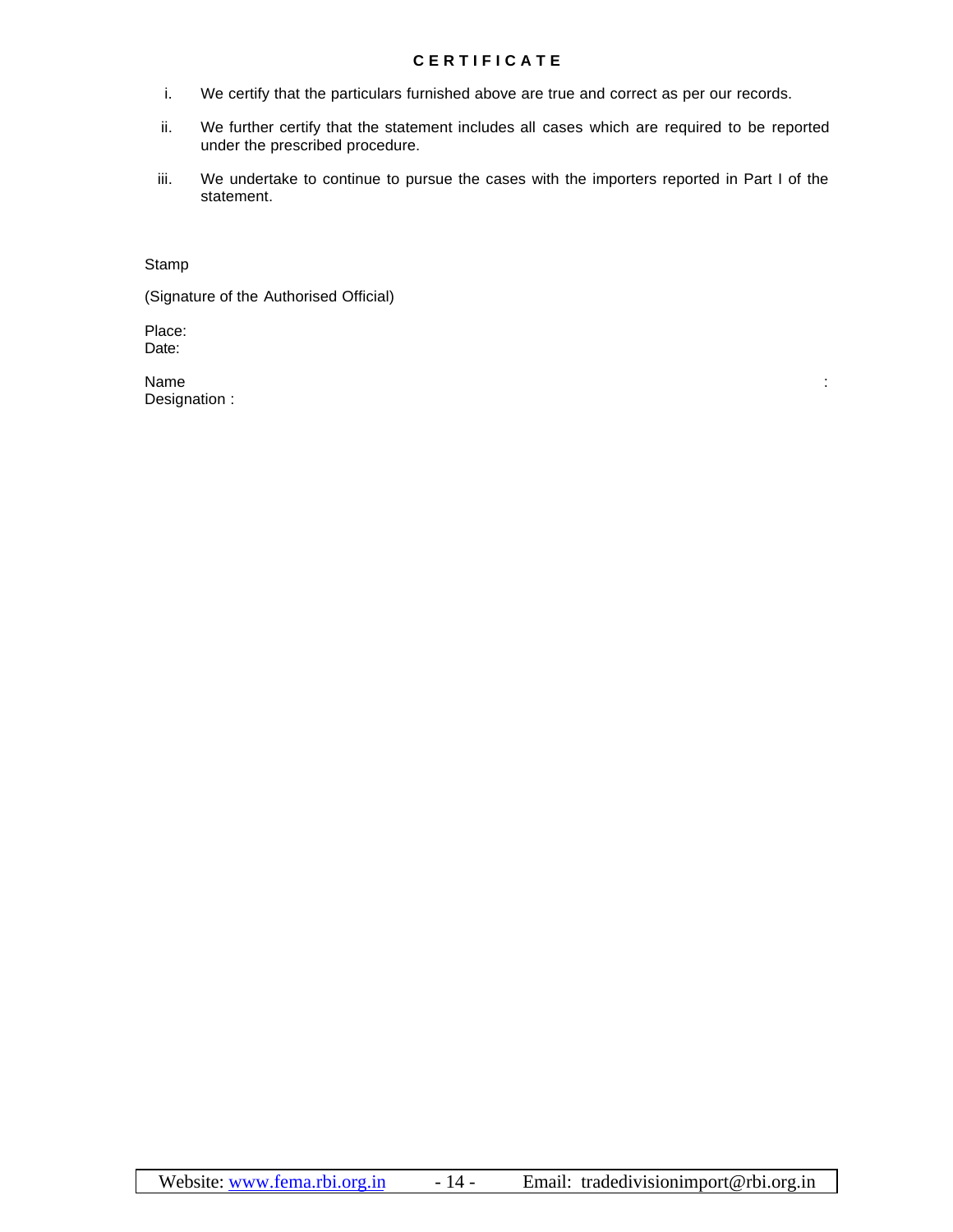### **Foreign Exchange Management (Current Account Transactions) Rules G.S.R.381(E), May 3, 2000**

(as amended by Notification S.O.301(E) dated March 30,2001, GSR 831(E) dated December 17,2002,GSR.397(E) dated May 1,2003 and GSR.731 (E) dated September 5,2003)

G.S.R.381(E)-In exercise of the powers conferred by Section 5 and sub-section (1) and clause (a) of sub-section (2) of Section 46 of the Foreign Exchange Management Act, 1999, and in consultation with the Reserve Bank, the Central Government having considered it necessary in the public interest, makes the following rules, namely :--

1. Short title and commencement.---(1) These rules may be called the Foreign Exchange Management (Current Account Transactions) Rules, 2000;

(2) They shall come into effect on the  $1<sup>st</sup>$  day of June 2000.

### **2. Definitions.---In these rules, unless the context otherwise requires :**

(a) "Act" means the Foreign Exchange Management Act, 1999 (42 of 1999);

(b) "Drawal" means drawal of foreign exchange from an authorised person and includes opening of Letter of Credit or use of International Credit Card or International Debit Card or ATM Card or any other thing by whatever name called which has the effect of creating foreign exchange liability;

(c) "Schedule" means a schedule appended to these rules;

(d) The words and expressions not defined in these rules but defined in the Act shall have the same meanings respectively assigned to them in the Act.

**3. Prohibition on drawal of Foreign Exchange.**---Drawal of foreign exchange by any person for the following purpose is prohibited, namely:

- a. a transaction specified in the Schedule I; or
- b. a travel to Nepal and/or Bhutan; or
- c. a transaction with a person resident in Nepal or Bhutan.

Provided that the prohibition in clause (c) may be exempted by RBI subject to such terms and conditions as it may consider necessary to stipulate by special or general order.

**4. Prior approval of Govt. of India**.---No person shall draw foreign exchange for a transaction included in the Schedule II without prior approval of the Government of India,

Provided that this Rule shall not apply where the payment is made out of funds held in Resident Foreign Currency (RFC) and Resident Foreign Currency (Domestic) Account of the remitter.

#### **5. Prior approval of Reserve Bank.**

No person shall draw foreign exchange for a transaction included in the Schedule III without prior approval of the Reserve Bank;

Provided that this Rule shall not apply where the payment is made out of funds held in Resident Foreign Currency (RFC) and Resident Foreign Currency (Domestic) Account of the remitter.

**6** (1) Nothing contained in Rule 4 or Rule 5 shall apply to drawal made out of funds held in Exchange Earners' Foreign Currency (EEFC) account of the remitter.

(2) Notwithstanding anything contained in sub-rule (1), restrictions imposed under rule 4 or rule 5 shall continue to apply where the drawal of foreign exchange from the Exchange Earners Foreign Currency (EEFC) Account is for the purpose specified in items 10 and 11 of Schedule II, or item 3, 4, 11, 16 & 17 of Schedule III as the case may be.

#### **7. Use of International Credit Card while outside India-**

Nothing contained in Rule 5 shall apply to the use of International Credit Card for making payment by a person towards meeting expenses while such person is on a visit outside India.

However, the restrictions on the use of the card for prohibited items will continue.

#### **Schedule I (See Rule 3)**

1. Remittance out of lottery winnings.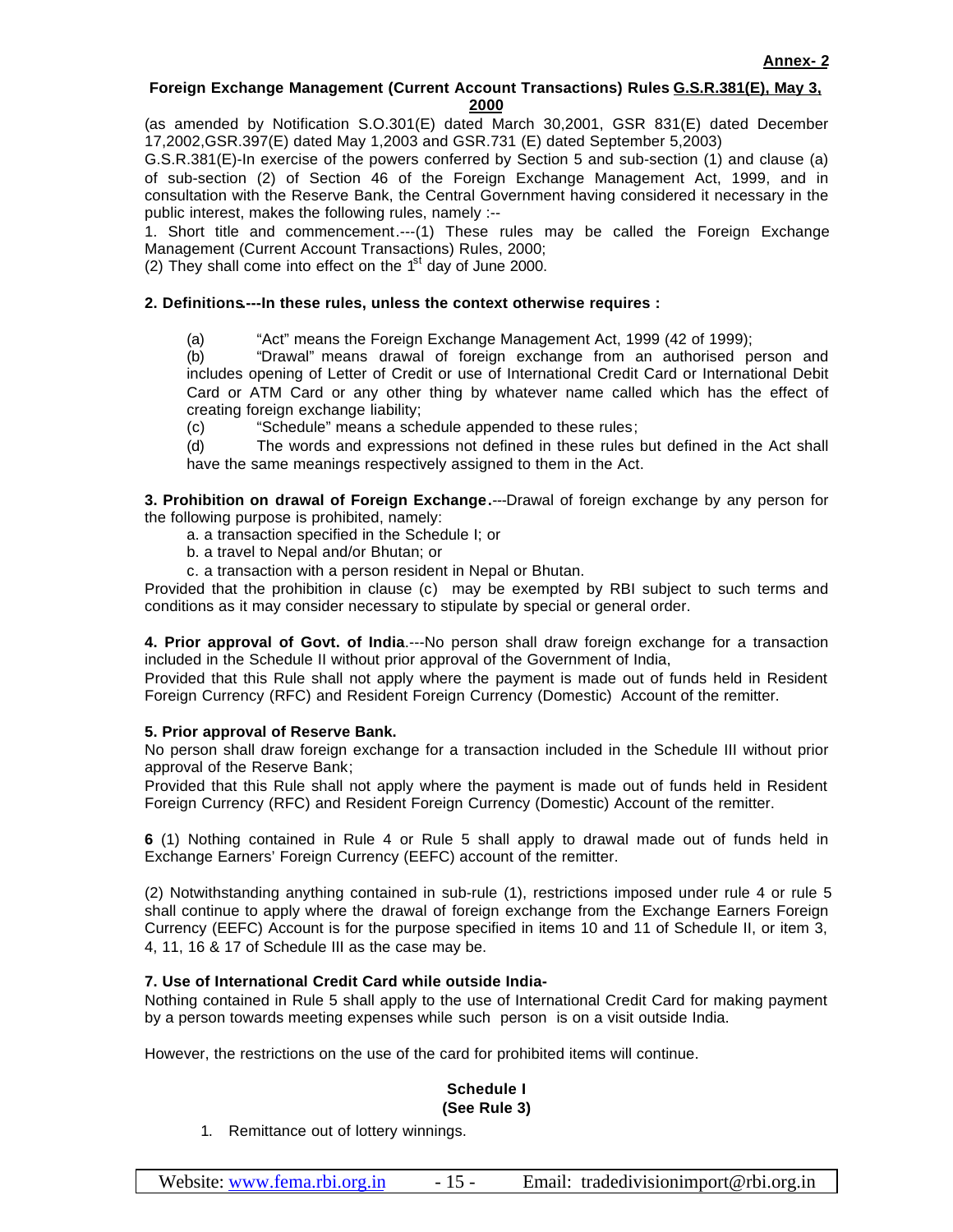- 2. Remittance of income from racing/riding etc. or any other hobby
- 3. Remittance for purchase of lottery tickets, banned/proscribed magazines, football pools, sweepstakes, etc.
- 4. Payment of commission on exports made towards equity investment in Joint Ventures/ Wholly Owned Subsidiaries abroad of Indian companies.
- 5. Remittance of dividend by any company to which the requirement of dividend balancing is applicable.
- 6. Payment of commission on exports under Rupee State Credit Route, except commission upto 10% of invoice value of exports of tea and tobacco.
- 7. Payment related to "Call Back Services" of telephones.
- 8. Remittance of interest income on funds held in Non-Resident Special Rupee (Account) Scheme.

| <b>Purpose of Remittance</b>                                                                                                                                                                                                                                                   | Ministry/Department of Govt. of<br>India<br>whose approval is required              |  |
|--------------------------------------------------------------------------------------------------------------------------------------------------------------------------------------------------------------------------------------------------------------------------------|-------------------------------------------------------------------------------------|--|
| 1. Cultural Tours                                                                                                                                                                                                                                                              | Ministry of Human Resources Development,<br>(Department of Education and Culture)   |  |
| 2. Advertisement in foreign print media for the<br>purposes other than promotion of tourism,<br>foreign investments and international bidding<br><b>USD</b><br>10,000<br><b>State</b><br>(exceeding<br>by<br>a<br>Government<br>Sector<br>and<br>its<br>Public<br>Undertakings | Ministry of Finance, (Department of Economic<br>Affairs)                            |  |
| 3. Remittance of freight of vessel chartered by<br>a PSU                                                                                                                                                                                                                       | Ministry<br>of Surface<br>Transport, (Chartering<br>Wing)                           |  |
| 4. Payment of import by a Govt. Department or<br>a PSU on c.i.f. basis (i.e. other than f.o.b. and<br>f.a.s. basis)                                                                                                                                                            | Ministry<br>of Surface<br>Transport, (Chartering<br>Wing)                           |  |
| 5. Multi-modal transport operators<br>making<br>remittance to their agents abroad                                                                                                                                                                                              | Director<br>Registration<br>Certificate<br>from<br>the<br>General of Shipping       |  |
| 6. Hiring of transponders by TV Channels and<br>Internet Service providers #                                                                                                                                                                                                   | Ministry of Information and Broadcasting                                            |  |
| 7. Remittance of container detention charges<br>exceeding the rate prescribed by Director<br>General of Shipping                                                                                                                                                               | Ministry of Surface Transport (Director General<br>of Shipping)                     |  |
| 8. Remittances under technical collaboration<br>agreements where payment of royalty exceeds<br>5% on local sales and 8% on exports and<br>lump-sum payment exceeds USD 2 million                                                                                               | Ministry of Industry and Commerce                                                   |  |
| 9. Remittance of prize money/sponsorship of<br>sports activity abroad by a person other than<br>International / National / State Level sports<br>bodies, if the amount involved exceeds USD                                                                                    | Ministry of Human Resources Development<br>(Department of Youth Affairs and Sports) |  |
| Website: www.fema.rbi.org.in<br>Email: tradedivisionimport@rbi.org.in<br>$-16-$                                                                                                                                                                                                |                                                                                     |  |

# **Schedule II (See Rule 4)**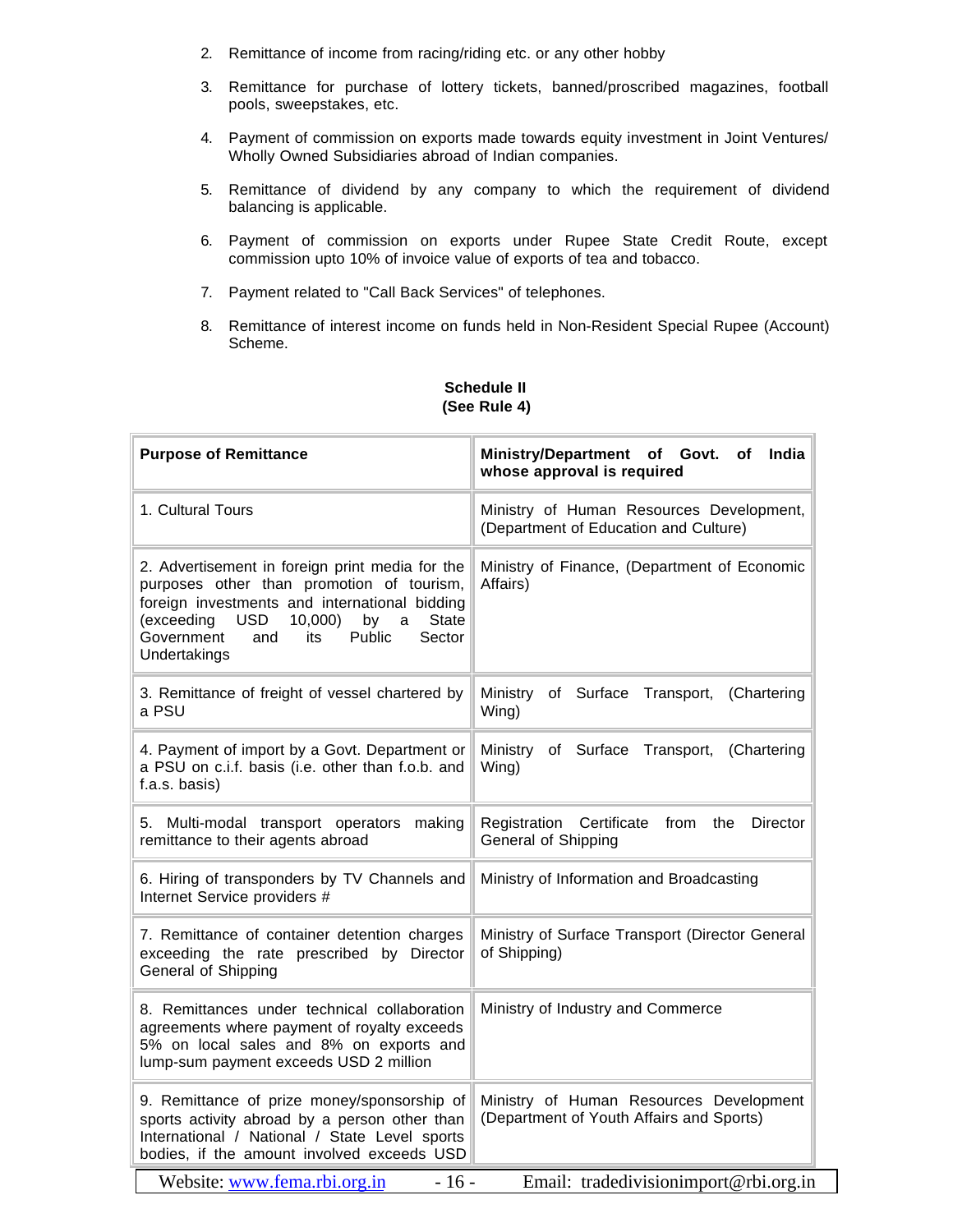| 100,000.                                   |                                           |
|--------------------------------------------|-------------------------------------------|
| 10. Deleted $#$                            |                                           |
| 11. Remittance for membership of P& I Club | Ministry of Finance, (Insurance Division) |

# Please refer to A.P.(DIR Series) Circular No.76 dated February 24,2004.The related Notification will be issued separately.

## **Schedule III (See Rule 5)**

- 1. Deleted ##
- 2. Release of exchange exceeding USD 10,000 or its equivalent in one calendar year, for one or more private visits to any country (except Nepal and Bhutan).
- 3. Gift remittance exceeding USD 5,000 per remitter/donor per annum.
- 4. Donation exceeding USD 5000 per remitter/donor per annum.
- 5. Exchange facilities exceeding USD 100,000 for persons going abroad for employment.
- 6. Exchange facilities for emigration exceeding USD 100,000 or amount prescribed by country of emigration.
- 7. Remittance for maintenance of close relatives abroad,
	- i. exceeding net salary (after deduction of taxes, contribution to provident fund and other deductions) of a person who is resident but not permanently resident in India and –
	- (a) is a citizen of a foreign State other than Pakistan; or
	- (b) is a citizen of India, who is on deputation to the office or branch or subsidiary or joint venture in India of such foreign company.
	- ii. exceeding USD 100,000 per year, per recipient, in all other cases.

*Explanation: For the purpose of this item, a person resident in India on account of his employment or deputation of a specified duration (irrespective of length thereof) or for a specific job or assignment; the duration of which does not exceed three years, is a resident but not permanently resident.*

8. Release of foreign exchange, exceeding USD 25,000 to a person, irrespective of period of stay, for business travel, or attending a conference or specialised training or for maintenance expenses of a patient going abroad for medical treatment or check-up abroad, or for accompanying as attendant to a patient going abroad for medical treatment/check-up.

9. Release of exchange for meeting expenses for medical treatment abroad exceeding the estimate from the doctor in India or hospital/doctor abroad.

10. Release of exchange for studies abroad exceeding the estimate from the institution abroad or USD 100,000, per academic year, whichever is higher.

11. Commission to agents abroad for sale of residential flats/ commercial plots in India, exceeding USD 25,000 or 5% of the inward remittance per transaction, whichever is higher. ##

12. Deleted ##

13. Deleted ##